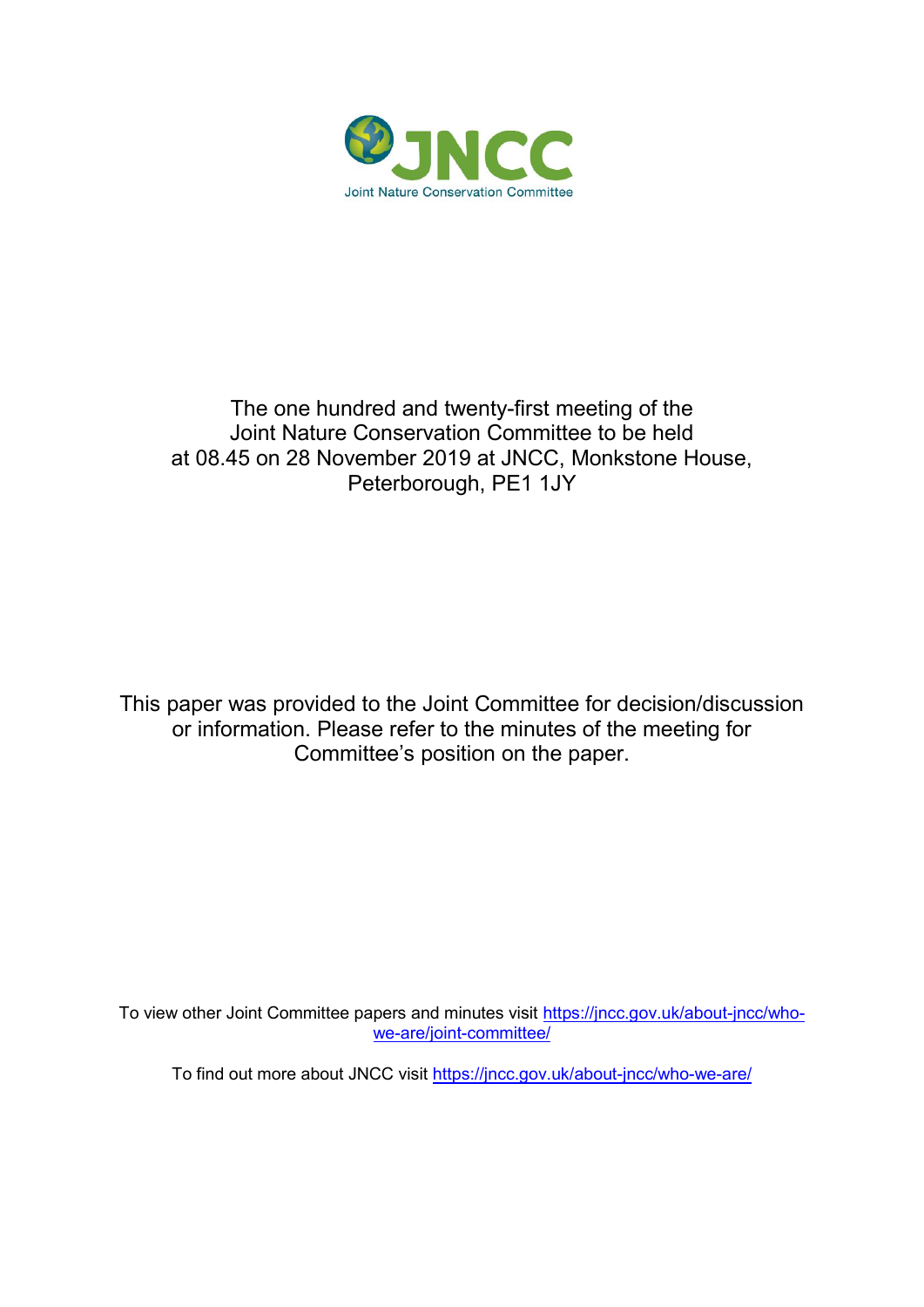۰



# **Joint Nature Conservation Committee 120th Meeting Minutes Unconfirmed (official-sensitive)**

| Date: 12 September 2019                                        | <b>Time: 08.45</b>                                       |
|----------------------------------------------------------------|----------------------------------------------------------|
| Venue: JNCC, Inverdee House, Baxter Street, Aberdeen, AB11 9QA |                                                          |
| <b>Present</b>                                                 | In attendance                                            |
| <b>Professor Mel Austen</b>                                    | Mr Colin Armstrong                                       |
| Independent member                                             | Department of Agriculture, Environment and Rural Affairs |
| Mr Charles Banner                                              | <b>Mr Chris Brooks</b>                                   |
| Independent member                                             | <b>JNCC</b>                                              |
| Professor Ian Bateman                                          | <b>Mr Mike Evans</b>                                     |
| Independent member                                             | Natural Resources Wales                                  |
| Lord Blencathra                                                | Dr John Goold                                            |
| <b>Natural England</b>                                         | <b>JNCC</b>                                              |
| Ms Cath Denholm                                                | Rebecca Konijnenberg (Item 14)                           |
| Scottish Natural Heritage                                      | <b>JNCC</b>                                              |
| Professor Colin Galbraith                                      | <b>Professor Christine Maggs</b>                         |
| Independent member                                             | <b>JNCC</b>                                              |
| Professor Chris Gilligan                                       | Mr Bev Nichols (Item 14)                                 |
| Independent Chair                                              | <b>JNCC</b>                                              |
| Dr Hilary Kirkpatrick                                          | Ms Emer O'Connor (Item 12)                               |
| Council for Nature Conservation and the Countryside            | <b>JNCC</b>                                              |
| Professor Stephen Ormerod                                      | <b>Mrs Tracey Quince</b>                                 |
| <b>Natural Resources Wales</b>                                 | <b>JNCC</b>                                              |
| <b>Professor Marian Scott</b>                                  | Mrs Sally Thomas                                         |
| Independent member                                             | Scottish Natural Heritage                                |
|                                                                | Dr Steve Wilkinson<br><b>JNCC</b>                        |
|                                                                | Dr James Williams (item 7)<br><b>JNCC</b>                |
|                                                                | Dr Clare Whitfield (Item 14)<br><b>JNCC</b>              |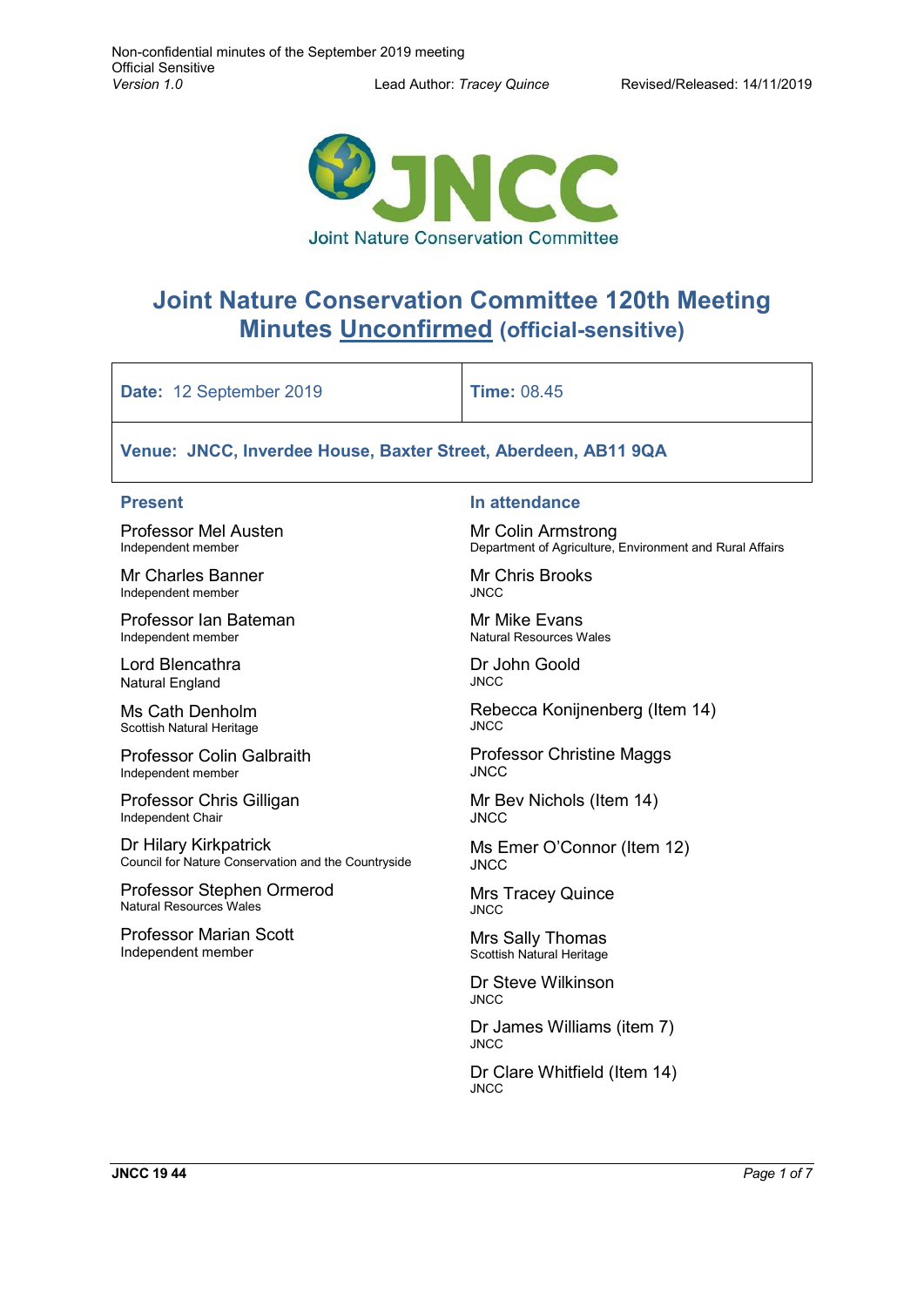Mr Marcus Yeo JNCC

#### **Apologies**

#### Members

Dr Mike Cantlay Scottish Natural Heritage

Sir David Henshaw Natural Resources Wales

Professor Michael Winter Natural England

#### Attendees

Ms Helen Anderson Department of Agriculture, Environment and Rural Affairs

Ms Ceri Davies Natural Resources Wales

Dr Sara McGuckin Northern Ireland Environment Agency

Dr Tim Hill Natural England

Mr Paul Rose JNCC

### **1. Closed session**

 $11$ There are no minutes for this item.

### **2. Chairman's opening remarks**

- 2.1 Professor Gilligan welcomed everyone to the  $120<sup>th</sup>$  meeting.
- 2.2 Members held a minute's silence for Professor Howard Platt who had passed away recently. Members paid tribute to Howard's work in nature conservation which had spanned many years.
- 2.3 Professor Gilligan reflected on the engagement event with SNH the previous day, noting the high-quality of the presentations.
- 2.4 Since the last meeting in June, there had been a number of ministerial changes in Defra. Rebecca Pow MP is a new Parliamentary Under Secretary of State for Environment. Zac Goldsmith MP is Minister of State for International Environment and Animal Welfare, with responsibilities shared between Defra and DFID.
- 2.5 Professor Gilligan informed members that the recent JNCC ministerial review meeting had been with Sonia Phippard (Director General in Defra), as the minister was unavailable. The meeting had been positive with Ms Phippard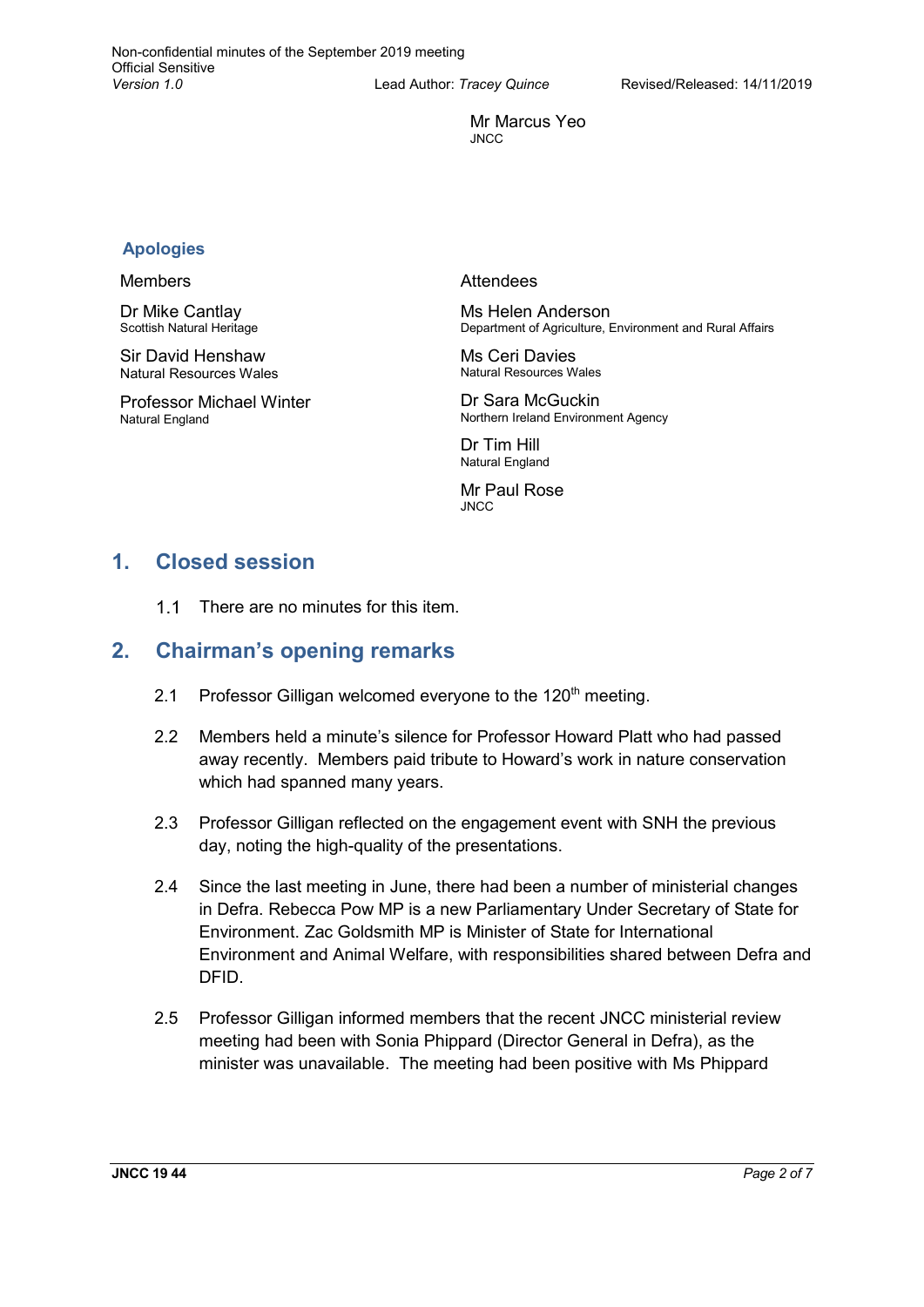noting the effectiveness of the Joint Committee and the importance of JNCC's relationships with the devolved administrations.

- 2.6 Members were informed that Mr Edward Barker (Director of Natural Environment) and Ms Natasha Lewis had been identified as lead contacts for JNCC in Defra. Ms Lewis was planning to attend the Joint Committee meeting in November.
- 2.7 Dr Wilkinson had recently been appointed Director of Ecosystem Evidence and Advice in JNCC. He gave members a brief résumé of his experience.
- 2.8 Professor Maggs informed members of a recent trip to Brazil. Professor Maggs had been invited by the British Council as keynote speaker for a policy dialogue on Women in Science.

### **3. Declaration of interests**

- 3.1 Two new declarations were made by Professors Scott and Austen. None represented a conflict for this meeting.
- 3.2 Members were reminded to keep their declarations up to date.

### **4. Confidential minutes of the June 2019 meeting (JNCC 19 33)**

4.1 The minutes of the June meeting were confirmed, with one minor amendment, Ms Sara McGuckin to be amended to Dr Sara McGuckin.

### **5 Matters arising (JNCC 19 34)**

- 5.1 There were no matters arising for this meeting. The Committee **noted** the report of outstanding actions in Annex 1.
- 5.2 A revised list of research questions was presented in Annex 2. Professor Maggs informed members that these would be available on the JNCC website and would be used in external discussions to create opportunities for partnerships.
- 5.3 In relation to the question on net gain, Professor Bateman agreed to share a draft of a paper on the environmental improvement and social well-being.
- 5.4 The Committee thanked Professor Maggs for finalising the research questions, noting they would continue to evolve over time.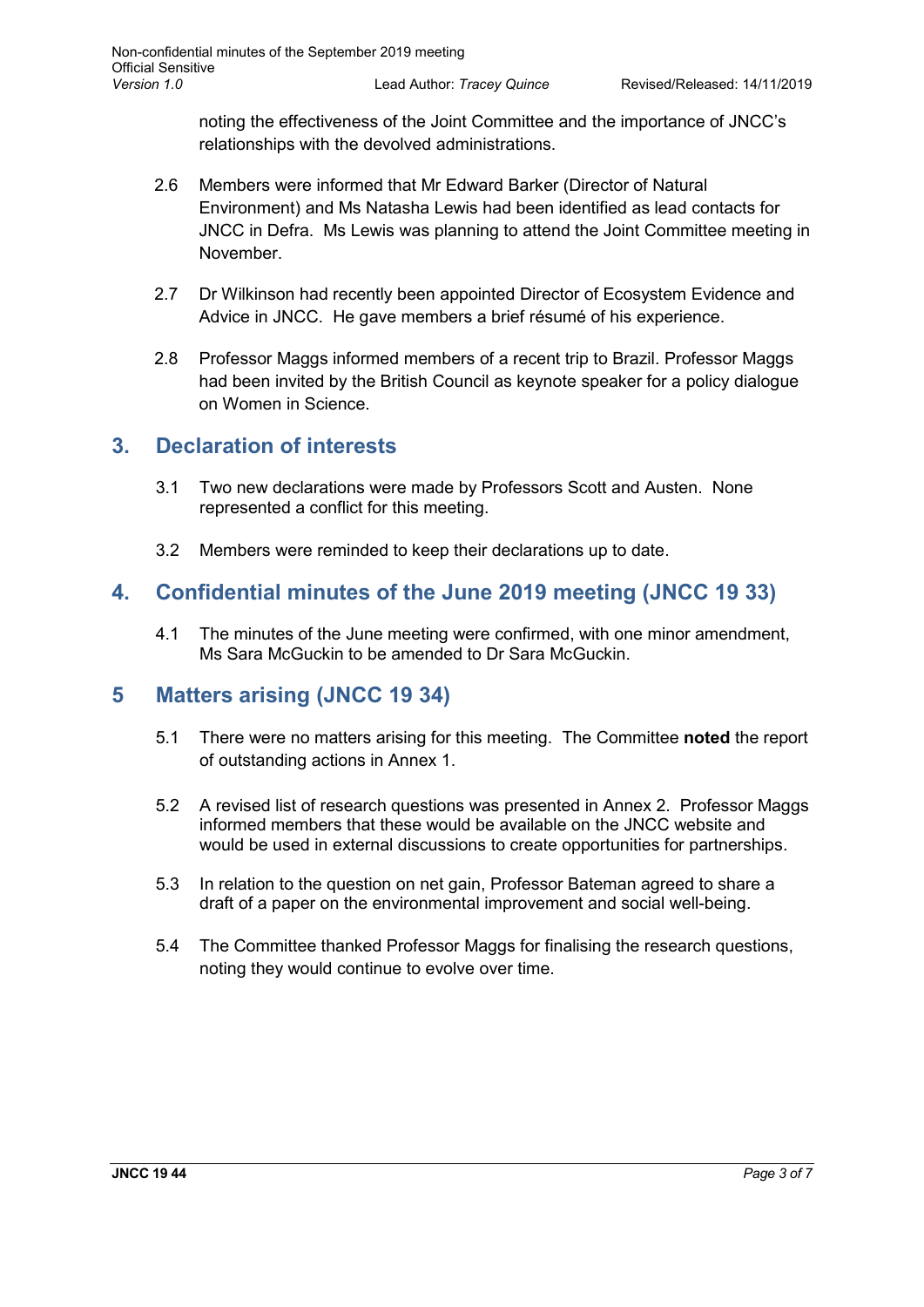**Action point(s)**

AP01 Professor Bateman to share the draft paper on environmental improvement and social well-being with Professors Maggs and Gilligan.

## **6 Chief Executive's report on topical issues (Official-sensitive) (JNCC 19 35)**

6.1 This item was taken in confidence.

## **7 Report from International Reporting Sub-Group (Official) (Oral report)**

- 7.1 Professor Ormerod, Chair of the International Reporting Sub-Group, gave an update on recent activity.
- 7.2 The Sub-Group had met on 29 July. The Sub-Group had discussed its role and purpose going forward, agreeing it should continue into 2020 when the next Conference of the Parties to the Convention on Biological Diversity would be held. The Sub-Group had agreed that it would comment on international reports at the same stage as consultees. Substantial key messages would be reported to the Joint Committee.
- 7.3 The Committee **noted** the report and agreed there was a compelling case for the Sub-Group to continue its work into 2020. The Committee agreed to receive oral reports from the Sub-Group with written reports as required.

## **8. Report from Marine Protected Areas (MPA) Sub-Group (Oral report)**

- 8.1. Professor Austen, Chair of the MPA Sub-Group, noted that the Sub-Group had not met since the Joint Committee meeting in June. She noted the valuable contribution to the Sub-Group made by Professor Platt before his recent illness.
- 8.2 Upcoming work that would require input from the Sub-Group includes:
	- i. post-consultation advice on deep sea reserves in Scotland; and<br>ii. Marine Conservation Zones in Welsh offshore waters.
	- Marine Conservation Zones in Welsh offshore waters.
- 8.3 The Committee **noted** the report of the Sub-Group and asked for a brief note of future work to be drawn up which would be circulated to members. It was also timely for the Sub-Group to consider its membership.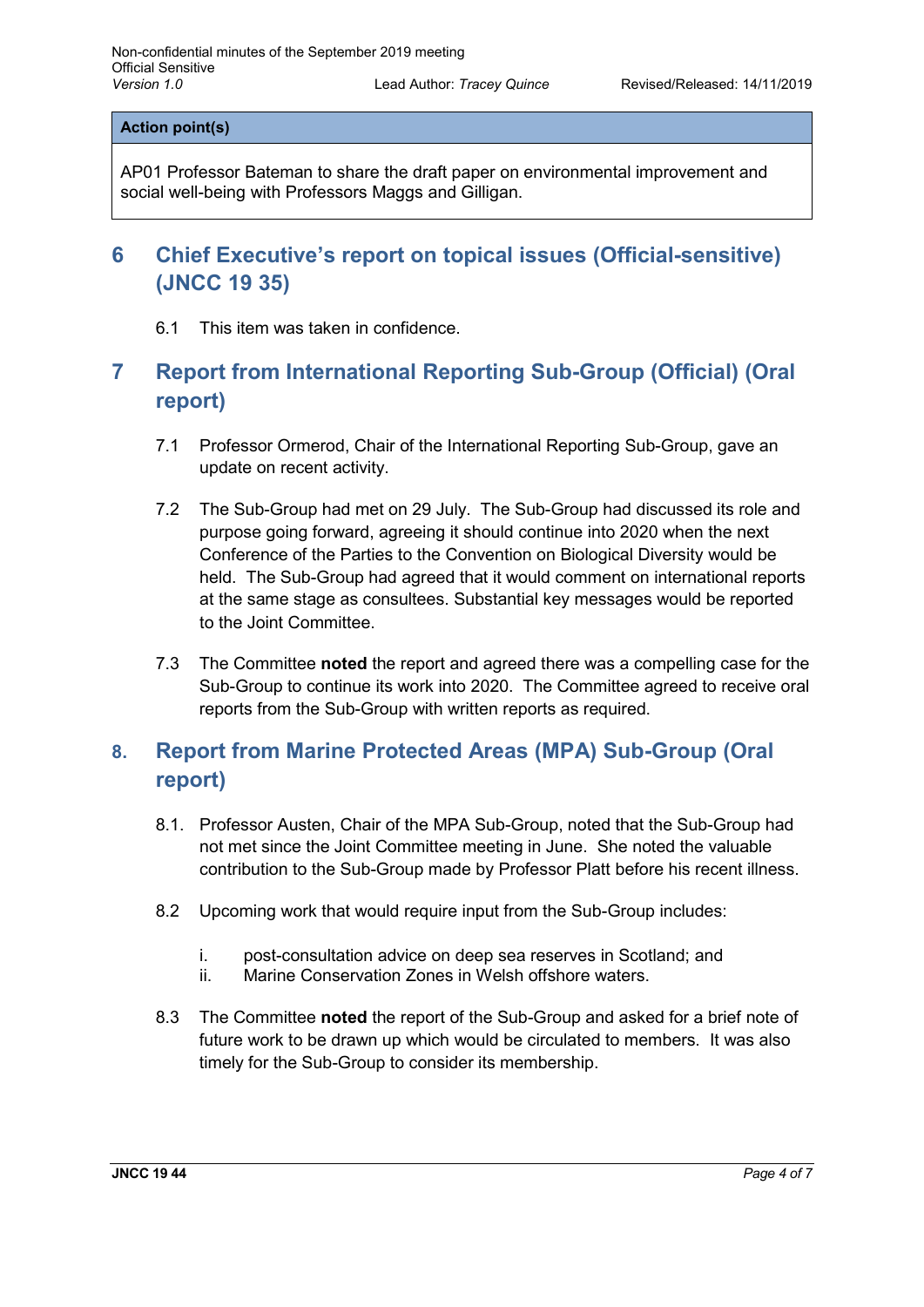### **Action point(s)**

AP03 Dr Goold to draw up a note of the MPA Sub-Group's future work and circulate to Joint Committee members.

### **9. Report from ARAC (Official-Sensitive) (Oral)**

9.1. This item was taken in confidence.

### **10 Report from Chief Scientists Group (Official-Sensitive) JNCC 19 36**

10.1. This item was taken in confidence.

### **11 External factors affecting JNCC (Official) (JNCC 19 37)**

- 11.1 Mr Yeo introduced the item and invited comments.
- 11.2 Lord Blencathra informed members that there was likely to be pressure from the Treasury for Defra to rationalise environmental organisations post Brexit.
- 11.3 Ms Denholm reported that SNH was a member of a new Scottish Government programme board on biodiversity. SNH is working on a climate change commitment statement. [The Scottish Government's Protecting Scotland's](https://www.gov.scot/publications/protecting-scotlands-future-governments-programme-scotland-2019-20/pages/5/)  [Future: the Government's Programme for Scotland 2019-2020](https://www.gov.scot/publications/protecting-scotlands-future-governments-programme-scotland-2019-20/pages/5/) included the legislative programme for the next parliamentary year. The programme includes 14 new bills with five directly involving SNH.
- 11.4 Dr Kirkpatrick reported that there was still no government in Northern Ireland following the collapse of the power-sharing agreement. Dr Kirkpatrick informed members that a new Deputy Chair for CNCC could not be appointed until a minister was in place. Professor Gilligan and Dr Kirkpatrick would discuss a replacement for Professor Platt on the Joint Committee.
- 11.5 Professor Ormerod informed members that Sir David Henshaw had been selected as the preferred candidate for the role of Natural Resources Wales Chair. He reported on a forthcoming marine evidence conference at Swansea University, arranged to support the launch of the Welsh Marine Evidence Strategy. The Welsh Government is working on the first Welsh National Marine Plan which sets out policy for the next 20 years for the sustainable use of our seas.
- 11.6 Professor Galbraith reminded members of the  $26<sup>th</sup>$  Conference of the Parties (COP26) to the UN Framework Convention on Climate Change to be held in Glasgow on 9-19 November 2020. The Committee noted the need to be ambitious in this area and the importance of a JNCC presence at the conference, including the opportunities for side events. There was also an opportunity for the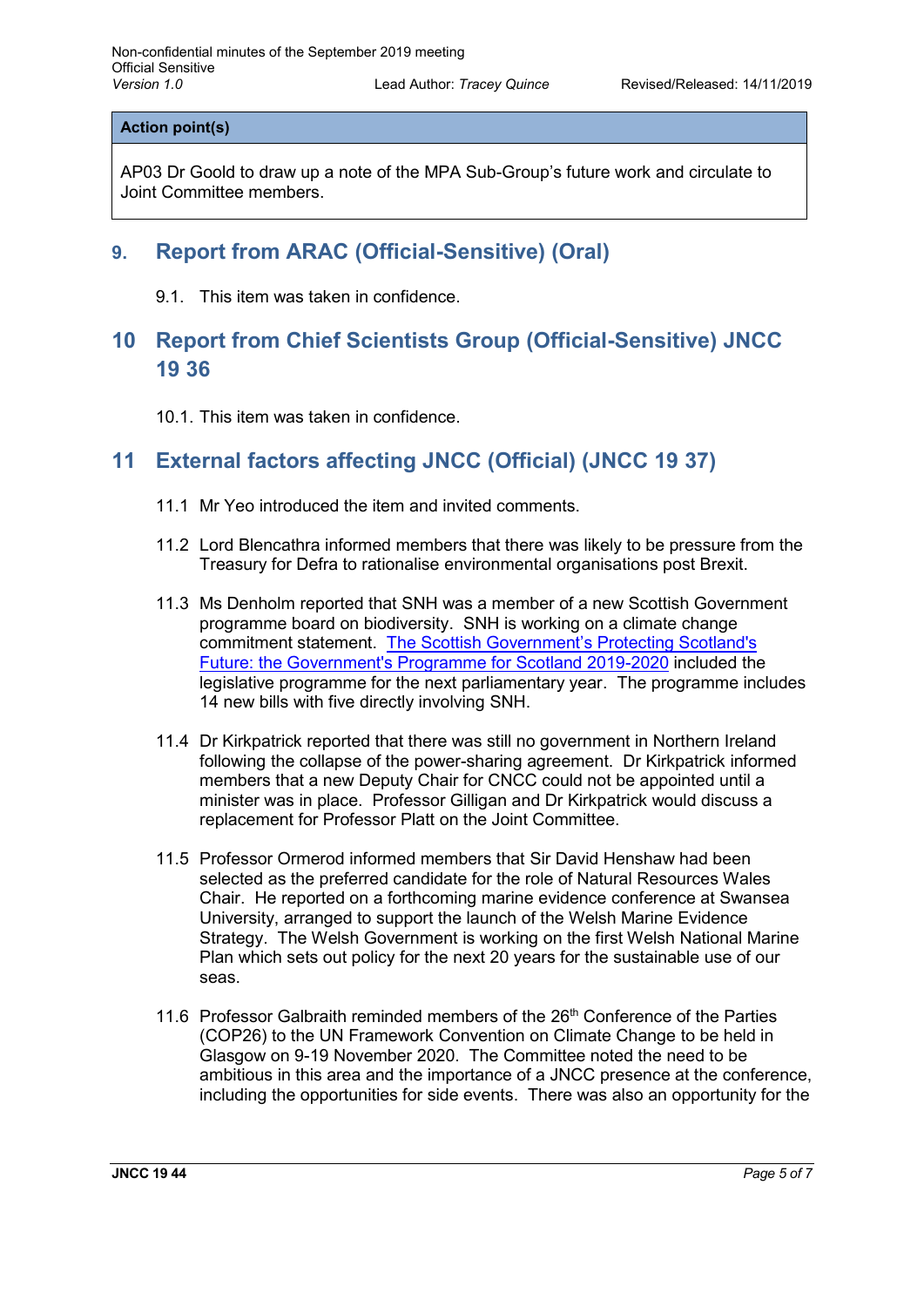UK nature conservation agencies collectively to showcase work on the links between biodiversity and climate change.

- 11.7 Mr Yeo agreed that JNCC staff would prepare an information note on the climate change COPs occurring in 2019 and 2020 for the next Joint Committee teleconference in October. A discussion paper on JNCC's climate change activities would be presented to the November Committee meeting.
- 11.8 Professor Austen informed members of opportunities for JNCC to make bids under the UKRI Strategic Priorities Fund (SPF). Professor Austen agreed to share links to various documents with Professor Maggs to enable her to produce a list of potential project areas to discuss further with Professors Austen and Bateman.
- 11.9 In conclusion, the Committee **noted** the reports from around the table and acknowledged the value of being kept well briefed.

#### **Action point(s)**

AP05 Mr Yeo to produce an information note on the next two climate change COPs for the Joint Committee teleconference in October.

AP06 Ms Quince to add climate change to the agenda for the November Committee meeting.

AP07 Professor Austen to share links to SPF documents with Professor Maggs to enable her to produce a list of potential project areas to discuss further with Professors Austen and Bateman.

### **12 Performance report for Q1 2019/20 (Official-sensitive) (JNCC 19 38)**

12.1 This item was taken in confidence.

### **13 An update on income generation within JNCC (Officialsensitive) (JNCC 19 42)**

13.1 This item was taken in confidence.

### **14 Update on JNCC's EU Exit Day 1 Readiness (Official-sensitive) (JNCC 19 39)**

14.1 This item was taken in confidence.